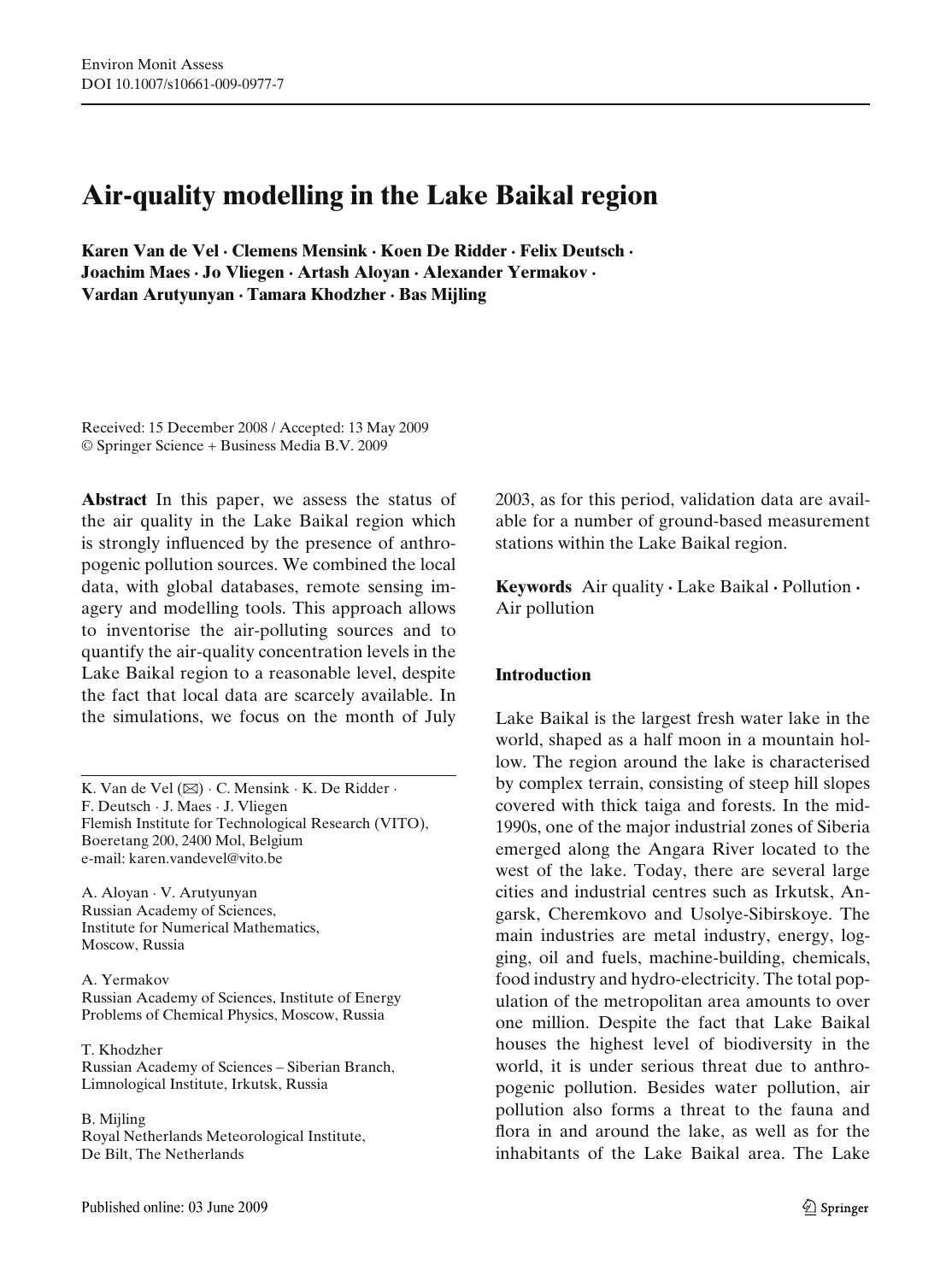<span id="page-1-0"></span>Baikal region is one of the areas in Siberia experiencing high level of air pollution (Cofala et al[.](#page-9-0) [2005\)](#page-9-0). However, local air quality data, both emission levels for pollutants as well as air quality concentrations measurements, are sparse.

We combined the available local data with global databases, remote sensing imagery and modelling tools in order to assess the air quality in the Lake Baikal region. The emission mapping (E-MAP) GIS tool was applied in order to set up an emission inventory. E-MAP combines local emission data (bottom-up approach) with the top-down emission methodology, in order to represent the actual situation as closely as possible. The regional-scale air quality model AURORA has been used in order to analyse the air quality situation and local air flow patterns. The AURORA model is driven by the advanced regional prediction system (ARPS) meteorological model and the E-MAP emission data. We determined the pollution levels for the month of July 2003.

The remainder of this paper is organised as follows. In "Study domain and spatial data processing", a description is given of the study area together with the spatial data employed in order to characterise the study domain. ["Meteoro](#page-3-0)[logical calculations"](#page-3-0) describes the ARPS meteorological calculations that provide input for the AURORA air quality model. ["Emission](#page-3-0) [modelling"](#page-3-0) gives a description of the E-MAP methodology to calculate pollutant emissions. The meteorological fields and the emissions are subsequently used in the 3-D regional-scale air quality model AURORA which is presented in ["The](#page-4-0) [AURORA air quality model"](#page-4-0). ["Meteorological](#page-5-0) [and air quality simulations"](#page-5-0) presents the validation results, and conclusions are drawn in ["Conclusions"](#page-8-0).

# **Study domain and spatial data processing**

The study area is located in Southeastern part of Siberia, Russia, as shown in Fig. [1;](#page-2-0) the domain is  $150 \times 150$  km<sup>2</sup> at a resolution of 3 km. As mentioned in the ["Introduction"](#page-0-0) it contains the major part of the Lake Baikal together with several large cities and industrial centres, including Irkutsk,

Angarsk, Cheremkovo and Usolye-Sibirskoye, to the west of the lake.

In order to drive the atmospheric models (for meteorology (ARPS) and air quality (AURORA)) as well as the E-MAP emission model, we need to characterise the land surface. Below, we describe the different types of spatial data used.

The land use map (second panel of Fig. [1\)](#page-2-0) was derived from the Global Land Cover (GLC2000) database of Joint Research Center (ref). The GLC2000 database is a global gridded 1-km resolution land cover map. It contains over 18 different land use categories. For the sake of the model requirements, these land use categories were aggregated to a smaller number of classes. As shown in Fig. [1,](#page-2-0) this yields the following categories: water bodies, continuous urban, discontinuous urban, industrial, pasture, crops, forest, snow/ice and shrubs.

From Fig. [1,](#page-2-0) it can be seen that the built-up land use types are mainly located in the Angara valley. The major part of the study domain is covered by the natural-agricultural land use types.

For the meteorological and air quality modeling, one needs to specify the fractional green vegetation cover of each model grid cell at the surface. This value was derived from the normalized difference vegetation index (NDVI) taken from SPOT-VEGETATION imagery. The left panel in Fig. [1](#page-2-0) shows a monthly mean fractional green vegetation cover for the month of July 2003, the inhabited areas (sparse vegetation) contrast to the more rural areas (vegetation more abundant).

The third panel in Fig. [1](#page-2-0) shows the land and water surface temperatures for July 2003, with the warmer lake water temperature during summer time. The land surface temperature is a monthly average of the final analysis (FNL) meteorological data from the US National Centre for Environmental Prediction (NCEP). The water surface temperature has been derived from MODIS imagery.

Terrain height was interpolated from the Global 30 arcsec elevation dataset distributed by the US Geological Survey (right panel in Fig. [1\)](#page-2-0). The southern part of the Lake Baikal is especially surrounded by steep hills.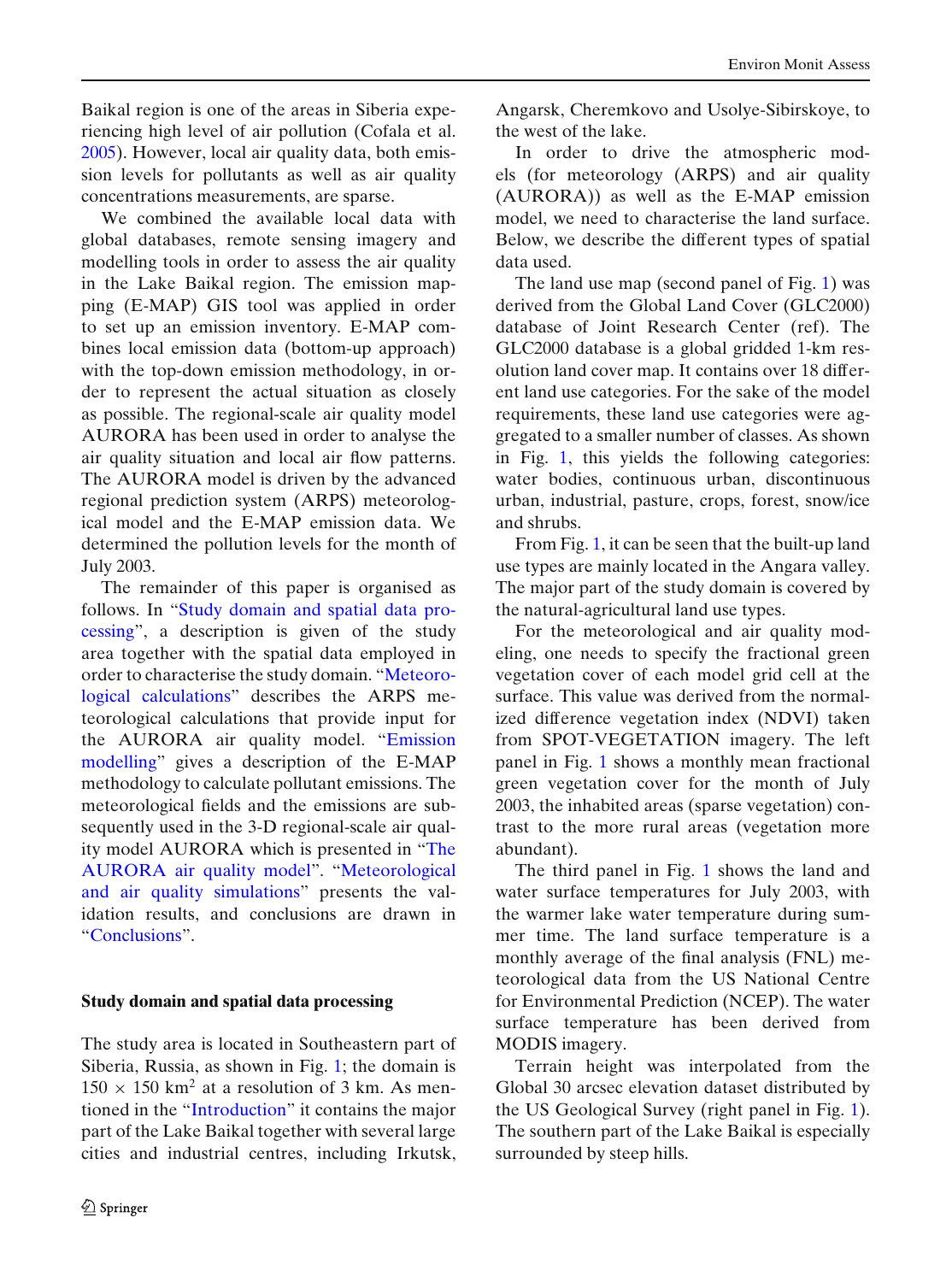<span id="page-2-0"></span>**Fig. 1** Simulation domain for the atmospheric models, with centre at longitude 104.25◦ and latitude 52.3◦, at 3 km resolution, covering  $150 \times 150$  km<sup>2</sup>, including the lake Baikal and the city of Irkutsk. The *upper-left panel* gives the satellite-derived percentage vegetation cover. The *upper-right panel* shows the land use types, as follows: water *(1)*, continuous urban *(2)*, discontinuous urban *(3)*, industrial *(4)*, pasture *(5)*, crops *(6)*, forest *(7)*, snow/ice *(8)*, shrubs *(9)*. The *lower-left panel* specifies the land and water surface temperature. The *lower-right panel* gives the terrain height



Other types of geographical information are required for the emission modelling, amongst others, the spatial distributions of population density (total, urban and rural) and the position of roads. The population density and road distribution was obtained from global databases. (LANDSCAN-ORNL, global gridded 1-km population density).

In order to account for pollution sources and air pollution outside the actual study domain, both the ARPS and AURORA models have nesting capabilities, such that these effects can enter the domain through the lateral boundaries. In this study, we used three nesting steps in order to go from a large domain at coarse resolution to the domain of interest at high resolution. The outermost model domain was taken 1,800 km wide at 30-km resolution. The lateral boundary conditions used for this outer domain are mentioned in ["Meteorological calculations"](#page-3-0) (meteorology) and ["The AURORA air quality model"](#page-4-0) (air quality), respectively. Within this domain, a smaller domain was nested with a spatial extension of 500 km and a resolution of 10 km. Within the latter, a still smaller domain covering an area of  $150 \times 150$  km<sup>2</sup> and a resolution of 3 km. This is the final domain as shown in Fig. 1, as it contains the Southern Lake Baikal together with the major cities in the area west of the lake.

Figure [2](#page-3-0) gives an overview of the interplay between the different resolution simulations as well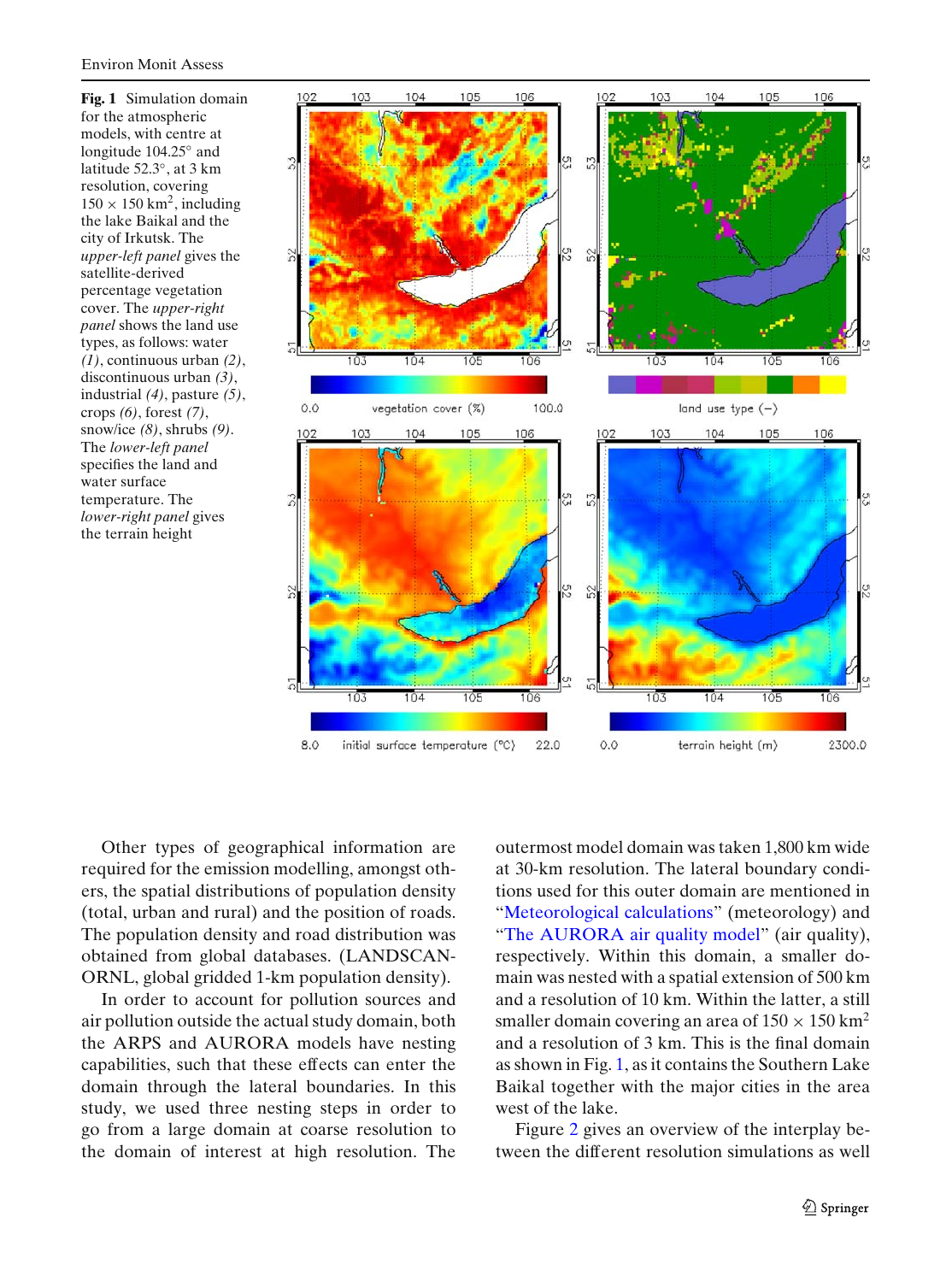<span id="page-3-0"></span>

**Fig. 2** Schematic overview of the AURORA-ARPS-E-MAP coupling as well as the interplay between the different nesting levels

as of the interplay between the ARPS meteorological and AURORA air quality models; they are defined on exactly the same model domain. The E-MAP emission tool calculates air emissions at every resolution level within the nesting chain.

#### **Meteorological calculations**

Meteorological fields, required for the AURORA model, were simulated using the ARPS, a nonhydrostatic mesoscale atmospheric model developed at the University of Oklahoma (Xue et al[.](#page-9-0) [2000,](#page-9-0) [2001\)](#page-9-0). The finite-difference equations of the model are discretised on an Arakawa C-grid, employing terrain-following coordinates. Advection is solved with a fourth order central-differencing scheme and leapfrog time stepping. Turbulence is represented by the 1.5 order turbulence model and the Sun and Chan[g](#page-9-0) [\(1986](#page-9-0)) parameterisation for the convective boundary layer. ARPS contains detailed parameterisations for cloud microphysics, cumulus convection and radiation transfer. As mentioned in ["Study domain and](#page-1-0) [spatial data processing"](#page-1-0), ARPS has nesting capabilities, allowing large-scale atmospheric features to enter the domain through the lateral boundaries. In order to specify the lateral boundary conditions for the meteorological model (run at 30 km resolution), we make use of archived output data from the FNL data from the US NCEP as illustrated in Fig. 2. These data are provided at a six-hourly time step, and at a resolution of 1◦ (approx 100 km), they were interpolated to the model grid. A detailed land surface scheme (De Ridder and Schaye[s](#page-9-0) [1997\)](#page-9-0) was incorporated in

ARPS to calculate the energy and water fluxes between the land surface and the atmosphere, including the effects of vegetation and soils on the partitioning of incident radiant energy between the turbulent fluxes of sensible and latent heat and the storage heat flux. In order to better represent urban surfaces, the land surface model was modified by including the Brutsaer[t](#page-9-0) [\(1975\)](#page-9-0) temperature roughness parameterisation (De Ridde[r](#page-9-0) [2006\)](#page-9-0).

#### **Emission modelling**

The AURORA air quality model needs a correct specification of the position and the strength of the emission sources. AURORA distinguishes between ten anthropogenic emission classes and also takes biogenic emissions into account. In order to represent the actual situation as closely as possible, emission data from different sources were combined: local data supplemented with global or national emission inventories.

For the Irkutsk area, local emission data were obtained for the sectors of industry and for communal heating systems and for the pollutants NO*x*,  $SO<sub>2</sub>$  and CO. We note that emissions related to building heating are of little importance for the simulation period (July 2003) as high temperatures were recorded (see ["Meteorological and air](#page-5-0) [quality simulations"](#page-5-0)).

For the areas within the three study domains where no local emission data were available, as well as for the other emission sectors, emission data were obtained with the E-MAP GIS tool (Maes et al[.](#page-9-0) [2009](#page-9-0)). E-MAP performs a spatial disaggregation of the Emission Database for Global Atmospheric Research (EDGAR 3.2; Olivier and Berdowsk[i](#page-9-0) [2001\)](#page-9-0) emission inventory by using spatial surrogate data. The spatial variables include the data mentioned in ["Study domain and spa](#page-1-0)[tial data processing"](#page-1-0). The EDGAR 3.2 emission inventory uses the top-down approach (Samaras et al. [1995\)](#page-9-0) in order to estimate emissions. Anthropogenic emissions of  $NO<sub>x</sub>$ ,  $SO<sub>2</sub>$ ,  $CO$ , and nonmethane VOC are available for the sectors of power generation, industry, traffic and the domestic sector, as well as for biomass burning.

The annual emissions are distributed temporally according to monthly (January–December),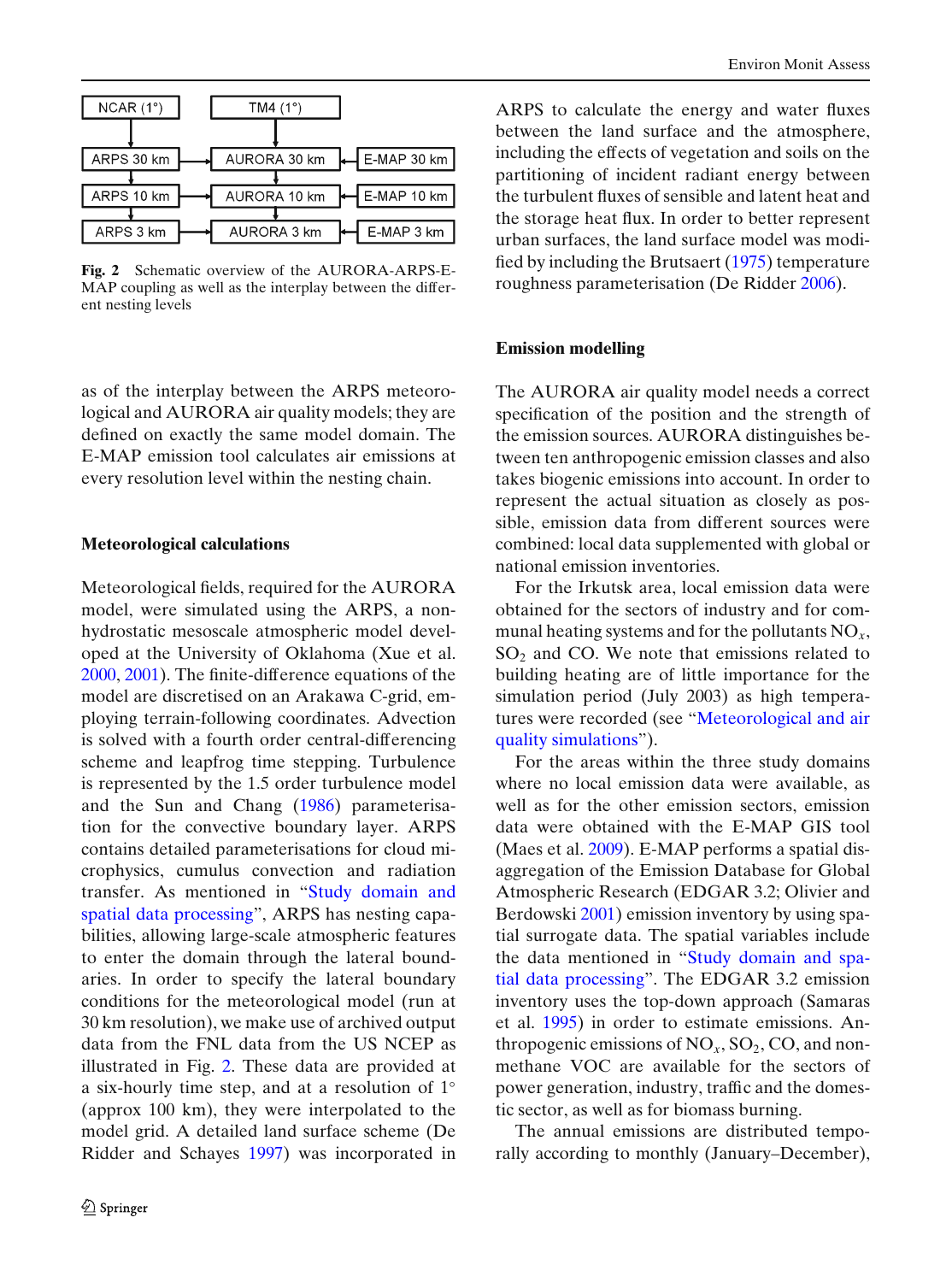<span id="page-4-0"></span>

**Fig. 3** Emission maps for the 3-km resolution domain showing NO<sub>2</sub> (*left panel*) and SO<sub>2</sub> (*right panel*) emissions

daily (Monday–Sunday) and hourly (0–23 h) factors. These factors are specific to each pollutant and emission sector and, hence, reflect the different energy-use patterns as a function of time.

Apart from the above-mentioned emissions, biogenic emissions from forests were calculated following the methodology described in Simpson et al[.](#page-9-0) [\(1999\)](#page-9-0), using the land cover data mentioned previously as well as temperature and shortwave radiation values simulated by the ARPS meteorological model.

Figure 3 shows a 2-D plot of  $NO<sub>x</sub>$  emissions (summed over all emission sectors) for the 3-km resolution domain. One can clearly distinguish the city of Irkutsk as well as the industrialised areas in the Angara valley.

#### **The AURORA air quality model**

Regional-scale air quality was calculated with the atmospheric transport-chemistry model AURORA ('Air quality modelling in urban regions using an optimal resolution approach', see De Ridder et al. [2008\)](#page-9-0).

In AURORA, advection is treated using the Walce[k](#page-9-0) [\(2000\)](#page-9-0) scheme, which is monotonic, exhibits a relatively limited numerical diffusion and comes at a reasonable computational cost. Vertical diffusion is calculated with the Crank– Nicholson method (De Ridder and Mensin[k](#page-9-0) [2002\)](#page-9-0). For dry deposition, AURORA uses the Wesely and Hick[s](#page-9-0) [\(2000](#page-9-0)) formalism based on a resistance network. While the aerodynamic resistance and the laminar resistance can be readily calculated from the frictional velocity, the canopy resistance depends on the land use type as well as on the degree of vegetation in a grid cell.

The gaseous-phase chemistry is treated by means of the Carbon–Bond IV scheme (Gery et al[.](#page-9-0) [1989\)](#page-9-0), which was enhanced to include the effect of biogenic isoprene and terpene emissions. It covers the chemical reactions in the gas phase and accounts for the formation of oxidants in the atmosphere, e.g. ozone, sulphuric acid and nitric acid. Particulate matter concentrations were calculated although only for secondary aerosols as there are no emission data available for primary particulate matter. As we do not dispose of emission data for all pollutants and given the fact that no boundary conditions are available for particulate species (see below), we used empirical relations for the gas-to-particle conversion to sulfate, ammonium and nitrate aerosols (Van Egmond and Kesseboo[m](#page-9-0) [1985;](#page-9-0) Calvert et al[.](#page-9-0) [1978;](#page-9-0) De Leeuw et al[.](#page-9-0) [1990](#page-9-0)).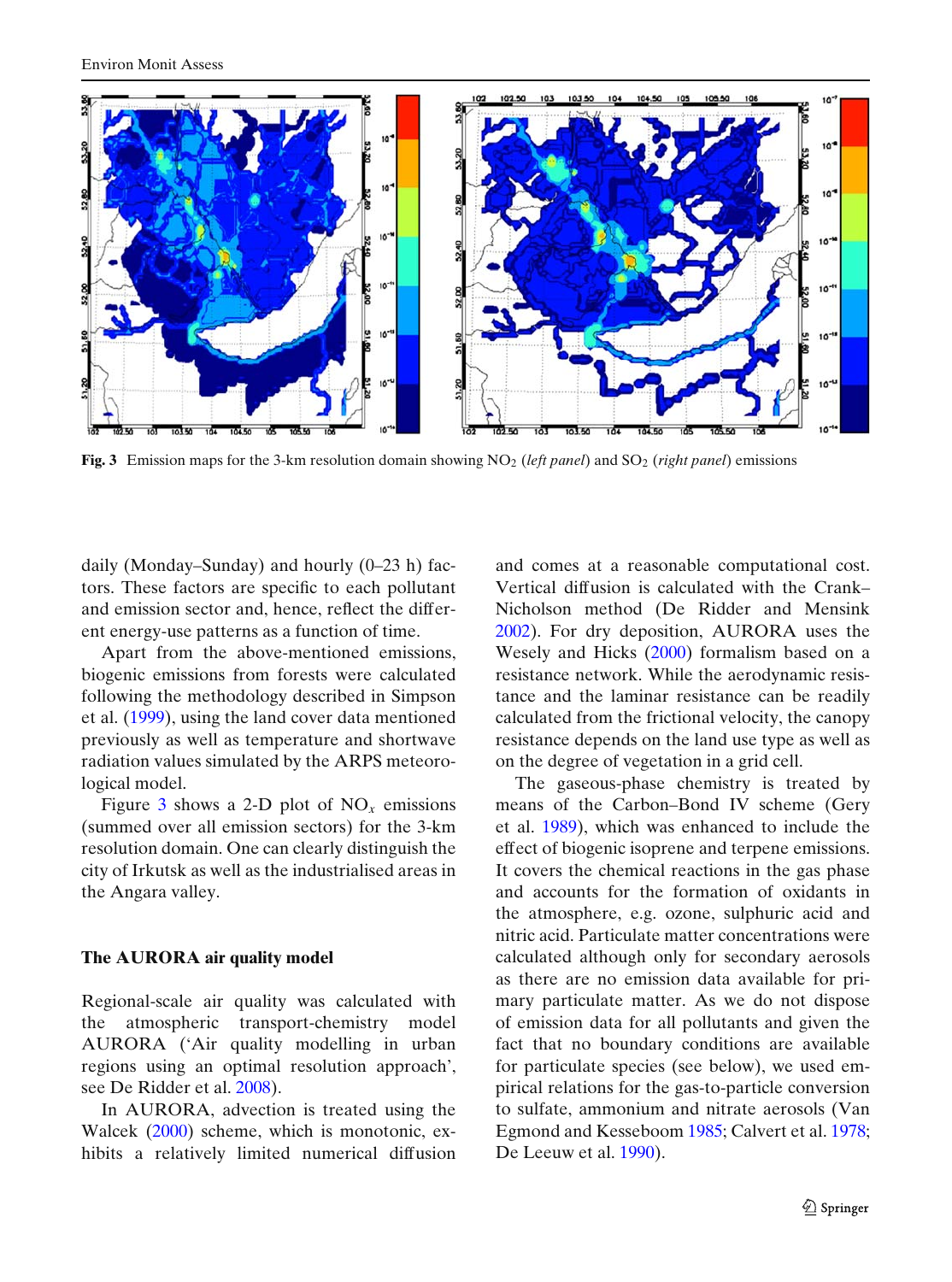<span id="page-5-0"></span>Large-scale pollutant concentrations, which are required to account for remote emission sources, were interpolated from output generated by the chemistry-transport model TM4 (van Noije et al[.](#page-9-0) [2006\)](#page-9-0) as shown in Fig. [2.](#page-3-0) TM4 is an offline 3-D model which provides concentration levels for gaseous species; TM4 is driven by assimilated meteorological fields from the European Centre for Medium-Range Weather Forecasts. It has a horizontal resolution of  $3 \times 2°$  with 25 layers in the vertical. For the particulate species, zeroboundary conditions were applied for the outer domain.

#### **Meteorological and air quality simulations**

The ARPS/AURORA simulations were performed for the month of July 2003. Only results from the smallest model domain will be presented, unless stated otherwise. In the next subsections, the validation of the individual model results for emissions, meteorology and air quality are discussed.

### Emission validation

In order to assess the uncertainty involved in the emission estimates (which provide crucial input for the air quality modelling), it is of interest to compare the two datasets that are available: on one hand, the local emission data, and the topdown EDGAR 3.2 emission database on the other hand. As mentioned in ["Meteorological calcula](#page-3-0)[tions"](#page-3-0), this comparison is only possible for the sectors of industry and communal heating for the pollutants of  $NO_x$ ,  $SO_2$  and CO.

Table 1 displays the totals from the Irkutsk bottom-up emission inventory and the EDGAR emission inventory (Russia total), for the sectors of industry and residential area, and this for the pollutants CO,  $NO<sub>x</sub>$  and  $SO<sub>2</sub>$ .

It can be seen that for CO, the industrial emission total for Irkutsk is higher than the total Russian emissions. The  $NO<sub>x</sub>$  and  $SO<sub>2</sub>$  industrial emission numbers for the Irkutsk area constitute 5.8%, 1.6%, respectively, of the national total. This indicates that there is a high uncertainty in**Table 1** Comparison between the bottom-up emission inventory for the Irkutsk area, and the EDGAR data for Russia

| Emission [Gg]       | ററ      | $NO_{Y}$ | SO <sub>2</sub> |  |
|---------------------|---------|----------|-----------------|--|
| Irkutsk-industry    | 175.53  | 20.10    | 14.00           |  |
| Irkutsk—residential | 119.89  | 10.38    | 8.27            |  |
| Russia (EDGAR-F10)  | 137.93  | 348.96   | 861.72          |  |
| Russia (EDGAR-F40)  | 5436.99 | 412.09   | 981.70          |  |

Data are shown for the pollutants  $NO<sub>2</sub>$ ,  $SO<sub>2</sub>$  and  $CO$ , for the sector of industry (EDGAR F10) and the residential sector (EDGAR F40)

volved in the emission estimates, probably as well as in the local data and in the EDGAR data.

# ARPS validation

ARPS simulation results were validated by comparing model output with observed meteorological parameters, from a measurement station in the city of Irkutsk. Figure [4](#page-6-0) shows validation results for surface air temperature, wind speed and wind direction for the period 1–31 July 2003. The simulated values are in fair agreement with the observations, and in particular, the temperature drop on the 27th of July is well captured.

We already mentioned that the Lake Baikal is a huge water body surrounded by steep mountains (especially the Southern part) as also can be seen from the right panel of Fig. [1.](#page-2-0) During daytime, often a strong uphill lake breeze is observed; this is a combined effect of (1) the land surface being hotter than the water surface and (2) the mountain slopes heating up more intensely than the valley areas. An example is shown in the right part of Fig. [5.](#page-7-0) At night, the situation reverses, producing a down-sloping land breeze, as exemplified in the left panel of Fig. [5.](#page-7-0)

#### AURORA validation

Figure [6](#page-7-0) shows the monthly average (July 2003) O<sup>3</sup> field for the 3-km resolution domain. The simulated formations of  $O_3$  plumes are mainly located in northwestern directions downwind of the urban and industrialised areas. Relatively low ozone concentrations are found in the densely populated and industrialised areas where the  $NO<sub>x</sub>$  emissions are high as can be seen from Fig. [3.](#page-4-0) This indicates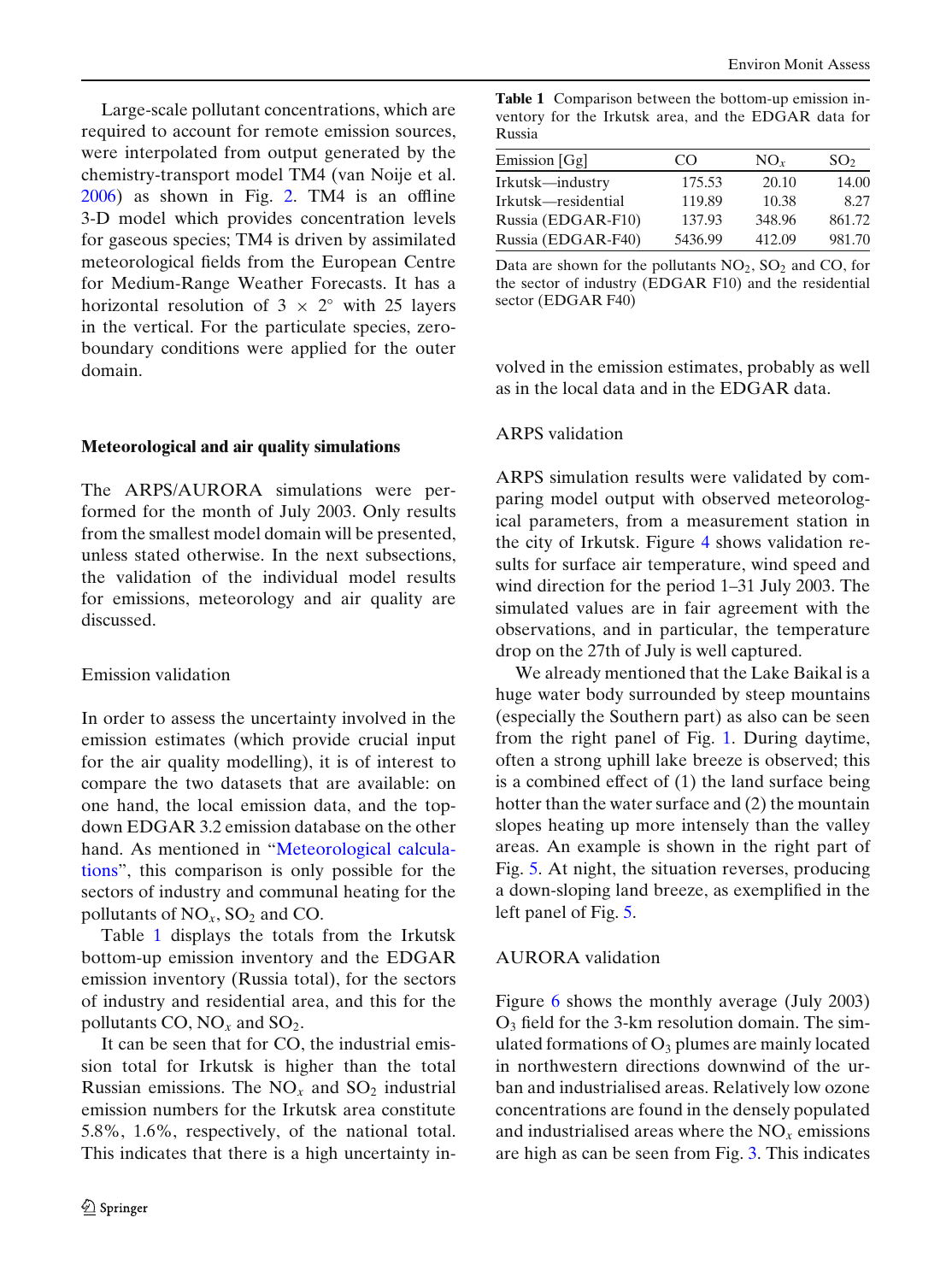<span id="page-6-0"></span>**Fig. 4** Validation of simulated surface air temperature (*upper panel*), wind direction (*middle panel*) and wind speed (*lower panel*) at the station of Irkutsk, for the period the month of July 2003. The *solid lines* corresponding with the simulation result and the *symbols* with the observed values



hour since 1/7/2003:00 (UT)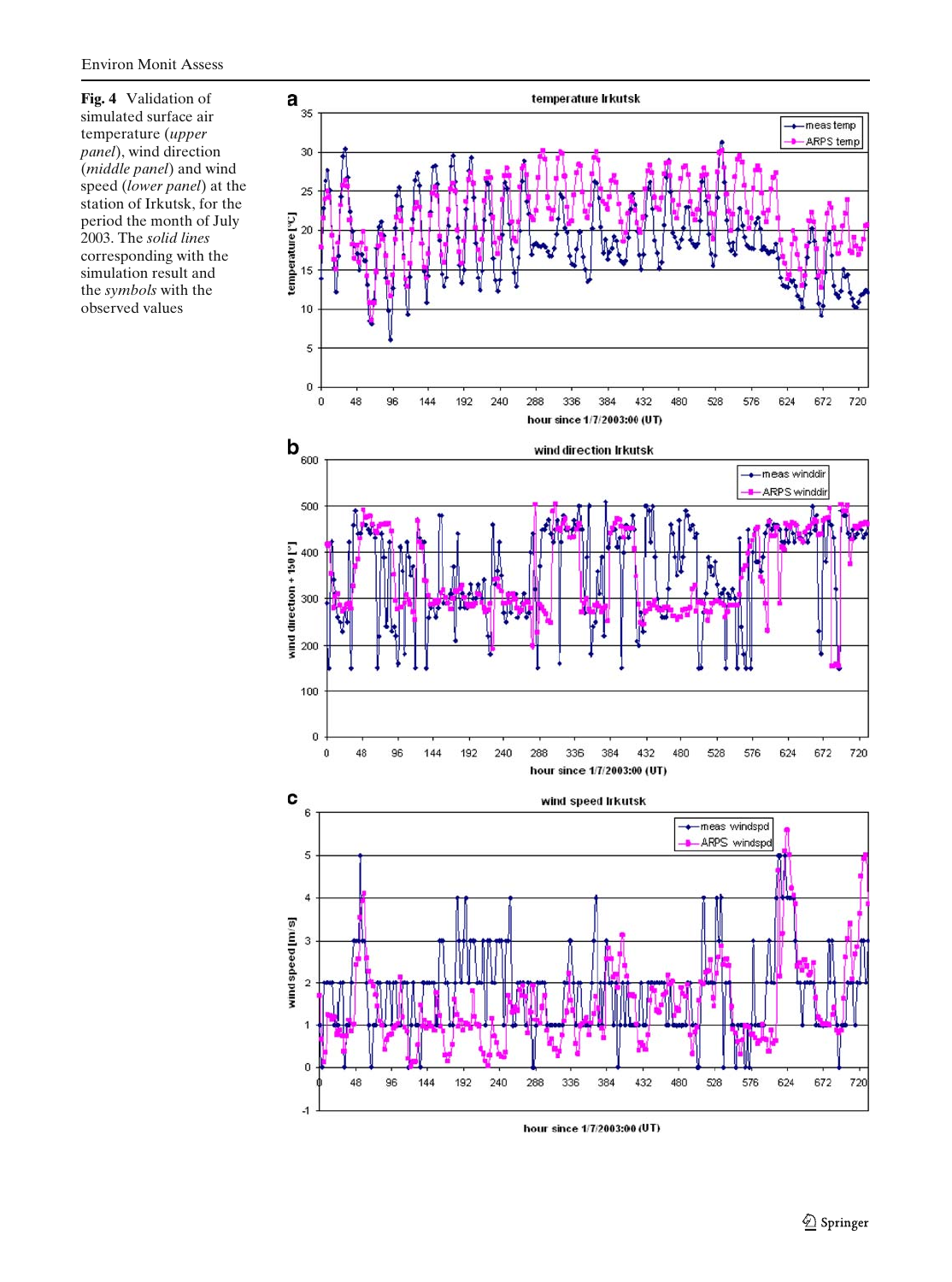<span id="page-7-0"></span>

**Fig. 5** Two-dimensional wind fields showing the wind direction (*direction of arrows*) and wind speed (*length of arrows*, with the maximum length corresponding with a wind speed of 7 m/s). The area covered is the same as in Fig. [1,](#page-2-0) measurement stations are shown with *stars*: the

a VOC-limited regime over the urban areas. However, as discussed out below, it is possible that the NO*<sup>x</sup>* emissions are too high for the Irkutsk urban area.

The concentration levels simulated with the AURORA model were compared to groundbased measurements obtained from three stations in the study area, at Irkutsk (lat. 52.23◦, lon.



**Fig. 6** Monthly averaged  $O_3$  concentrations in  $\mu$ g m<sup>-3</sup>, over the 3-km resolution domain

station of Listvyanka (close to Lake Baikal) is lying in the East, the station of Irkutsk in the North and the station of Mondy in the West. The *left panel* shows a night breeze on 2nd July 2003 at 4 a.m. local time, the *right panel* shows a day breeze on 3rd July 2003 at 3 p.m. local time

104.25◦), Listvyanka (lat. 51.85◦, lon. 104.9◦) and Mondy (lat. 51.67◦, lon. 101.0◦). The position of the measurement stations are indicated with stars in Fig. 5. The station of Irkutsk is located in an urban area with industrial activities, too; the Listvyanka station (close to the Lake Baikal) is a more rural site; the station of Mondy (most westerly station) can be considered as a rural background station. We note that the station of Mondy does not lie within the 3-km resolution domain; for this station, we, hence, use the 10-km resolution concentration fields to perform the comparison.

The monthly average  $O_3$  concentration for Mondy (derived from the 10-km resolution domain) amounts to 86  $\mu$ g/m<sup>3</sup>; this compares well with a measured  $O_3$  concentration of approximately 80  $\mu$ g/m<sup>3</sup> (averaged over the years 1997–1999; Holloway et al. [2008](#page-9-0)).

All three stations measure concentrations for  $HNO<sub>3</sub>$ , HCl, NH<sub>3</sub>, SO<sub>2</sub> and for several ions. As we do not dispose of  $NH<sub>3</sub>$  emissions, we will focus in the validation on the following species:  $HNO<sub>3</sub>$ ,  $SO_2$ ,  $SO_4^2$ <sup>-</sup> and  $NO_3^-$ .

Before comparing the observed and modelled concentrations of air pollutants, a general remark has to be made: The fact that observed concen-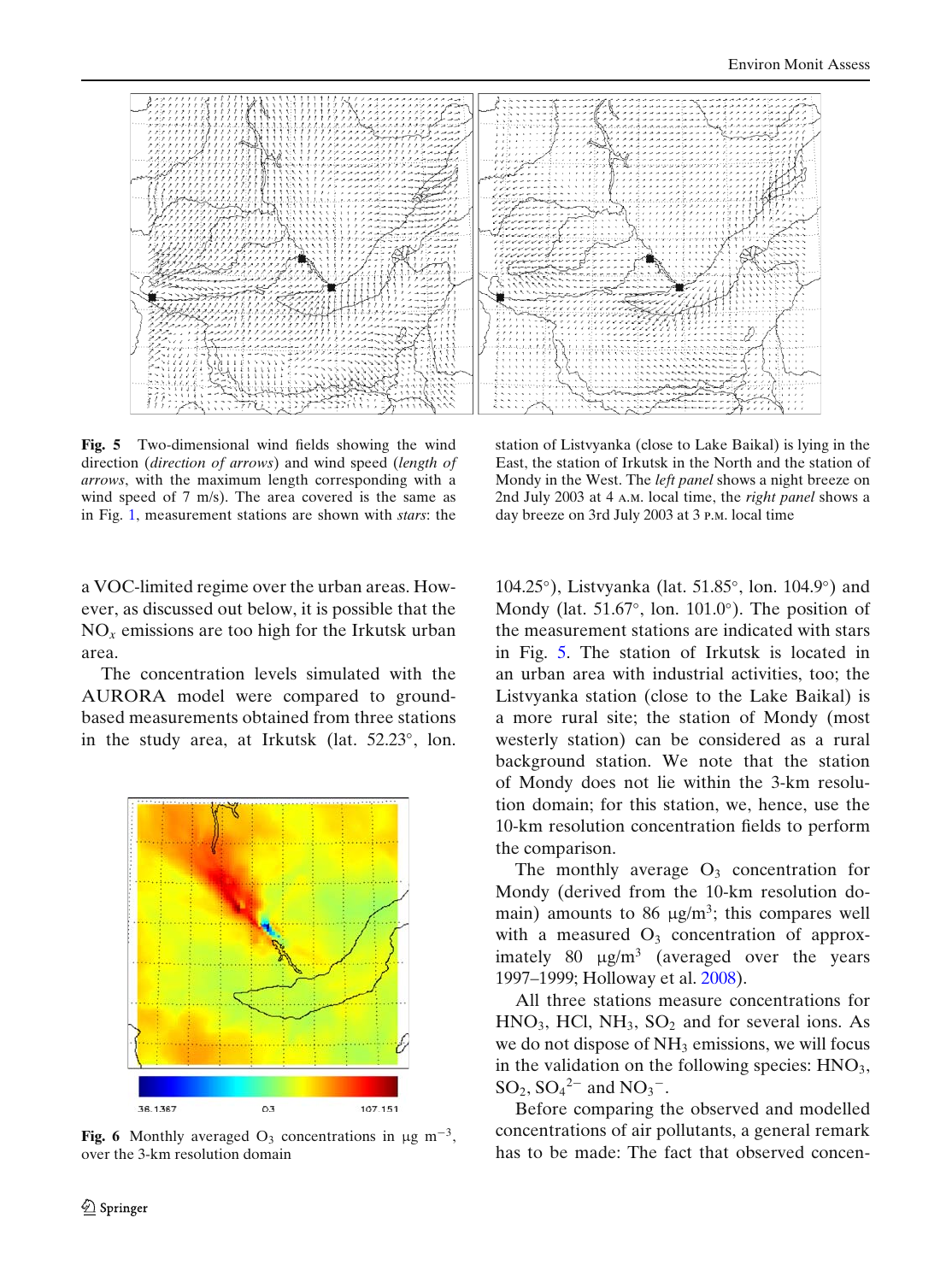| SO <sub>2</sub> | SO <sub>4</sub> <sup>2–</sup> | HNO <sub>3</sub> | $NO_3$ <sup>-</sup> | $HNO3+ NO3-$ |  |  |  |
|-----------------|-------------------------------|------------------|---------------------|--------------|--|--|--|
| 5.89            | 2.19                          | 1.58             | 1.79                | 3.37         |  |  |  |
| 2.50            | 2.92                          | 0.68             | 1.67                | 2.35         |  |  |  |
| 1.84            | 1.74                          | 0.19             | 1.31                | 1.50         |  |  |  |
| 1.58            | 4.95                          | 1.74             | 0.70                | 2.44         |  |  |  |
| 1.26            | 1.04                          | 0.04             | 0.85                | 0.89         |  |  |  |
| 0.47            | 1.44                          | 0.42             | 0.14                | 0.56         |  |  |  |
|                 |                               |                  |                     |              |  |  |  |

<span id="page-8-0"></span>**Table 2** Simulated as compared to observed ground-level  $SO_2$ ,  $SO_4^2$ <sup>-</sup>,  $HNO_3$  and  $NO_3^-$  concentrations for the stations of Irkutsk, Listvyanka and Mondy

The simulated results are taken from the 3-km resolution AURORA calculations for the stations of Irkutsk and Listvyanka, whilst from the 10-km resolution calculations for the station of Mondy

trations of several "key pollutants" are unavailable, especially the ones of  $NO<sub>2</sub>$  (as precursor of  $HNO<sub>3</sub>$  and nitrates),  $O<sub>3</sub>$  (as most important photochemical pollutant governing all relevant oxidation processes) and  $NH<sub>3</sub>$  (as probably the main neutralizing agent of acids and important counterion of the nitrates and sulfates), makes a sound discussion of the results rather difficult.

Table 2 summarises the results for the pollutants  $HNO_3$ ,  $SO_2$ ,  $SO_4^{2-}$  and  $NO_3^-$ .

The overestimation of the  $SO<sub>2</sub>$  concentrations in Irkutsk is probably connected with an overestimation of the  $SO<sub>2</sub>$  emissions in the Irkutsk area. SO<sup>2</sup> concentrations in Listvyanka (with much less emission sources) are modelled well, in contrast. The (slight) overestimation of  $SO_2$  in Mondy could be due to the lower resolution of the model domain at this location. We note that the same SO<sup>2</sup> concentration trends (high levels for Irkutsk and low levels for Listvyanka and Mondy) are observed for other summer months (Holloway et al[.](#page-9-0) [2008](#page-9-0); Hayami et al[.](#page-9-0) [2008\)](#page-9-0); in these studies, the modelled SO2 concentration levels are of the same order of magnitude as the current results.

The conversion of  $SO<sub>2</sub>$  to sulphate is currently treated as a constant conversion rate in AURORA, derived from typically observed conversion rates in Northwestern Europe. Because this oxidation process does not proceed very fast, significant amounts of sulphate are usually found distant from the areas with strong sources. The modelled and measured SO4 concentrations are in relatively good agreement for the three sites. Comparing the different sites, the measurements give a difference of a factor of 3, whilst the model results are different with a factor of 2.

The underestimation of  $HNO<sub>3</sub>$  and the overestimation of nitrate in Listvyanka and Mondy are connected due to an overestimation of the conversion of nitric acid to nitrate-aerosol in the model. Indeed the agreement between measurement and model is much better when summing up the two species. The  $HNO<sub>3</sub>$  concentration for Irkutsk is a factor of two too high probably due to an overestimation of the NO*<sup>x</sup>* emissions.

#### **Conclusions**

A description was given of a numerical set up which combines spatial datasets and atmospheric models, aiming at an evaluation of the air quality in the Lake Baikal region for the month of July 2003.

In a first step, an overview was given of the geographical data processing needed in order to characterise the Lake Baikal region. These data were subsequently coupled to the E-MAP emission mapping GIS tool in order to generate detailed emissions for the study area. In a next step, the emission data and other spatial data were used as input into the transport-chemistry model AURORA. Together with meteorological fields simulated by the ARPS model, concentrations of pollutants were simulated.

In a validation exercise, it was shown that simulated temperature and wind speed showed a fair agreement with measured values. The ARPS meteorological model is also capable of simulating the lake breezes. The AURORA pollutant concentration levels compare relatively well with the available measurements. However, due to the lack